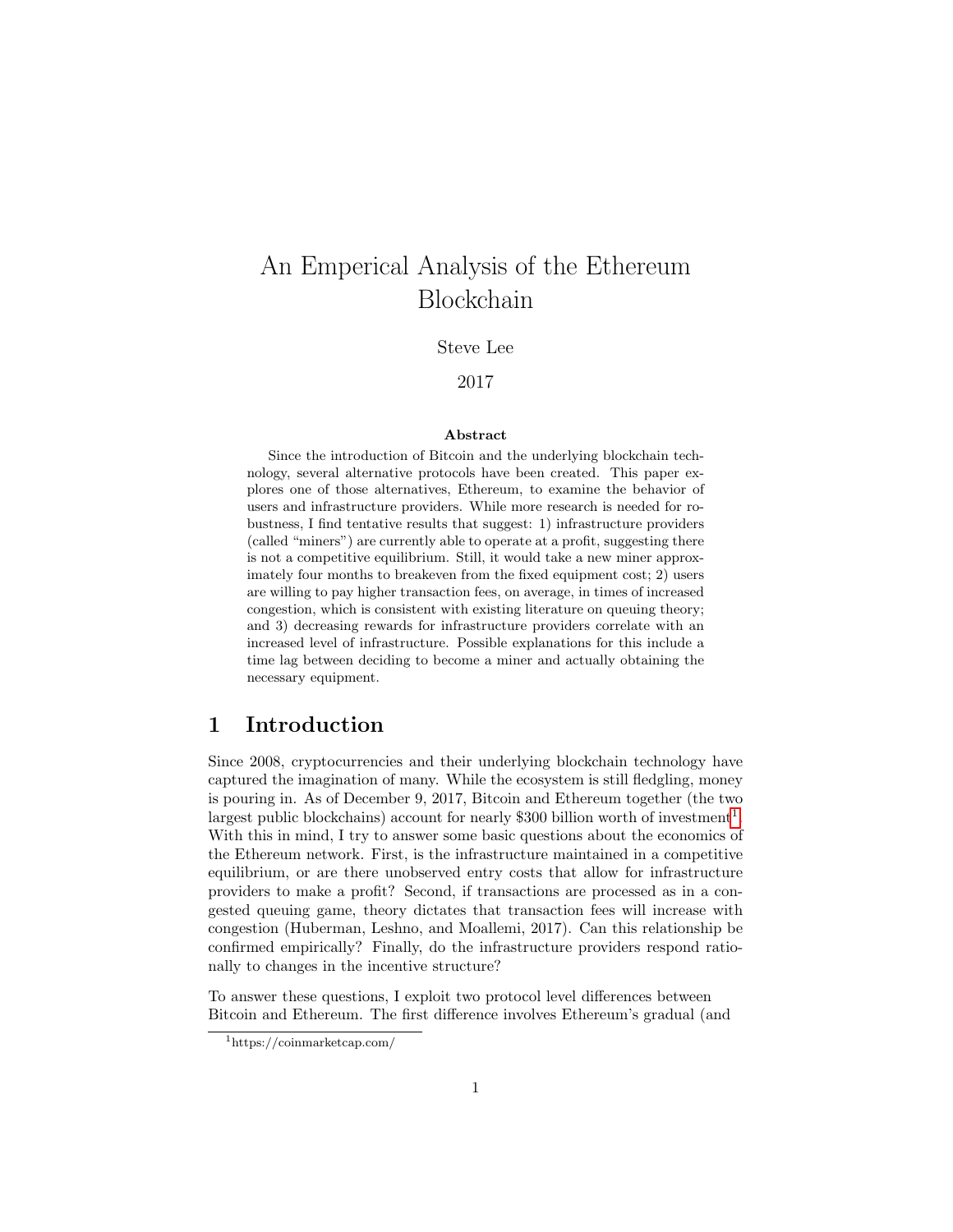at times unpredictable) decrease in the rewards paid to infrastructure providers (called "miners") for successfully adding a new block to the chain<sup>[2](#page-1-0)</sup>. Second, the current proof of work algorithm allows miners to receive expected rewards that are directly proportional to the miners percent of total infrastructure. This is to say that a miner who contributes 10% of the total infrastructure can expect to receive 10% of the rewards.

# 2 Blockchains

Introduced under the pseudonym Satoshi Nakamoto, blockchains were proposed as a solution to the so-called "double spending" problem (Nakamoto, 2008), which, simply put, is the risk that a single unit of digital currency could be sent to two different recipients<sup>[3](#page-1-1)</sup>. While Bitcoin was the first to use this new technology, other blockchains have since emerged with redefined protocols. One such version, Ethereum, was proposed in 2013 by Vitalik Buterin with the goal of extending the blockchain architecture to include a "Turing-complete" programming language. This modification allows the Ethereum blockchain to process any logic of arbitrary complexity and provides the basis for "smart contracts" that can execute any program stored in the chain. In this sense, Ethereum can be thought of as a global computer with a publicly visible ledger of assets that can be securely traded, rented, and borrowed either directly or through more complex conditional statements [4](#page-1-2) .

#### 2.1 New Blocks

As described in Nakamoto (2008), the technical steps necessary to add a new block to the Bitcoin blockchain are as follows:

- 1. Broadcast new transactions to all nodes (called "miners").
- 2. Each node records the new transactions into a block.
- 3. Each node works on finding a difficult proof-of-work for its block.
- 4. When a node finds a proof-of-work, it broadcasts the block to all nodes.
- 5. Other nodes accept the block only if all transactions in it are valid and not already spent.

<span id="page-1-0"></span> $2$ The Ethereum Foundataion plans to (eventually) switch from a proof of work verification protocol to a proof of stake method. Thus, they have instrumented different methods of reducing the expected rewards paid to miners in order to encourage users to adopt the updated network.

<span id="page-1-1"></span><sup>3</sup>Traditionally, this problem has been solved by using trusted intermediaries (i.e. banks, PayPal, Venmo, and so on).

<span id="page-1-2"></span> $4$ For example, consider the condition where Ann will lend Bob access to her car for the day only if Bob sends \$10 to Chris.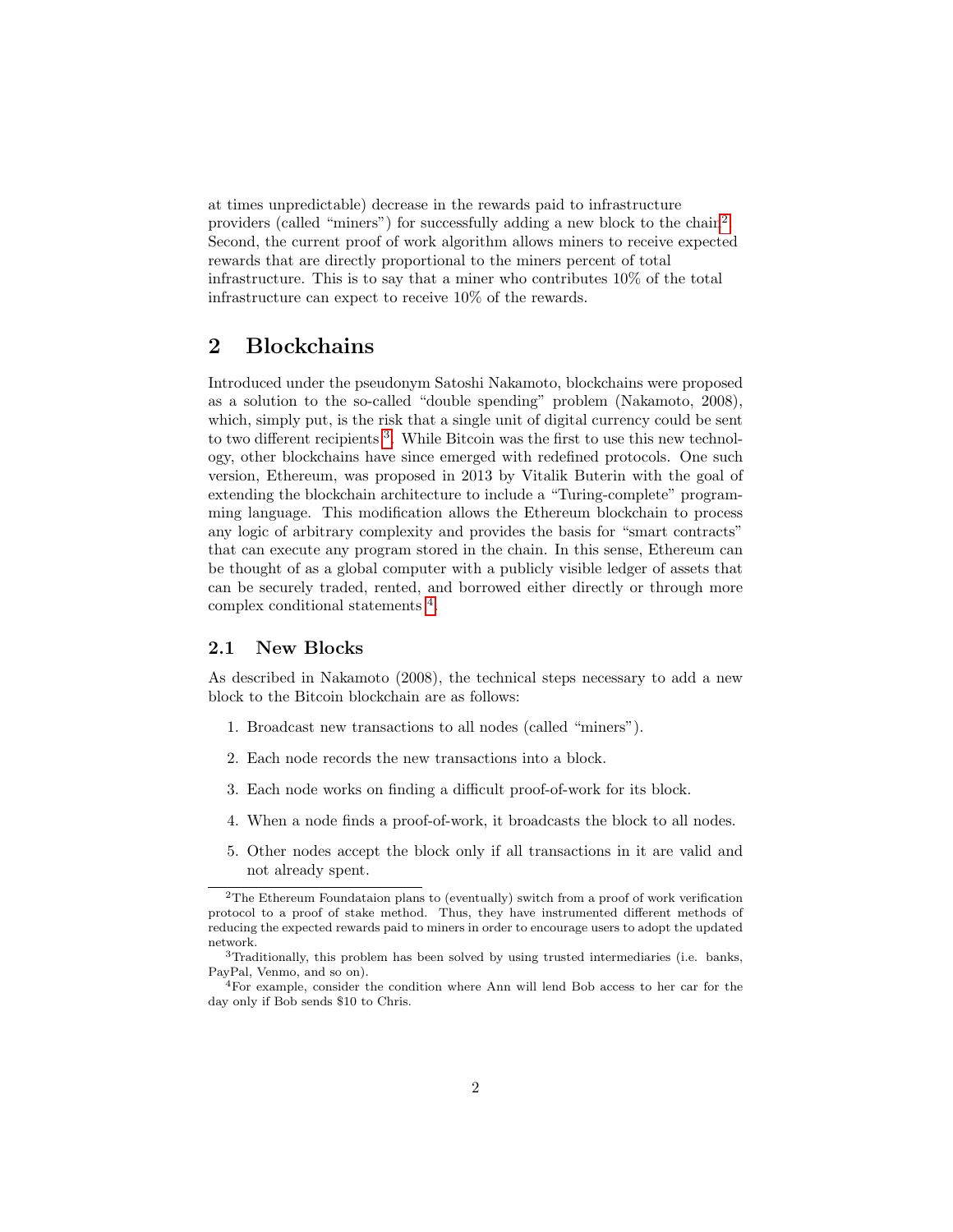6. Nodes express their acceptance of the block by working on creating the next block in the chain, using the hash of the accepted block as the previous hash.

Each block in the chain contains information from the previous block, new transactions, and a proof-of-work identifier (called "nonce") that helps ensure that previous blocks cannot be maliciously altered. Visually, we represent the simplest version of this process below:



Figure 1: Elements of a simple block.

In addition to the computational aspect, incentives are used to encourage these nodes (again, called "miners") to participate and behave properly. The current standard involves rewarding an accepted block's creator with newly minted coins and all associated transaction fees.

While this represents the simplest case, the additional complexity in Ethereum (due to the Turing-complete programming language) introduces more variables for each block<sup>[5](#page-2-0)</sup>. Further, even though both of these examples rely on proof of work to verify and secure each new block, alternative protocols are actively being explored with so-called "proof of stake" showing the most promise. Since the scope of this paper is to empirically analyze the existing Ethereum network, only proof of work will be explained and explored.

#### 2.2 Proof of Work

The key innovation in Nakamoto (2008) that made blockchain architecture feasible was the "Proof of Work" algorithm. Proof of work is a piece of data that is hard to produce but easy to verify<sup>[6](#page-2-1)</sup>. Conceptually, submitting a proof of work helps ensure that past blocks are infeasibly difficult to alter. At the technical level, proof of work involves searching for a value that, when cryptographically hashed  $7$  with the rest of the information in the block, returns a value that

<span id="page-2-0"></span> $5$ For a more detailed explanation of the Ethereum blockchain, see it's technical paper at: https://ethereum.github.io/yellowpaper/paper.pdf.

<span id="page-2-2"></span><span id="page-2-1"></span> $6$ https://en.bitcoin.it/wiki/Proof\_of\_work

 $7C$ ryptographic hashes provide a unique random mapping from any input value of arbitrary size to a fixed-size alphanumeric value.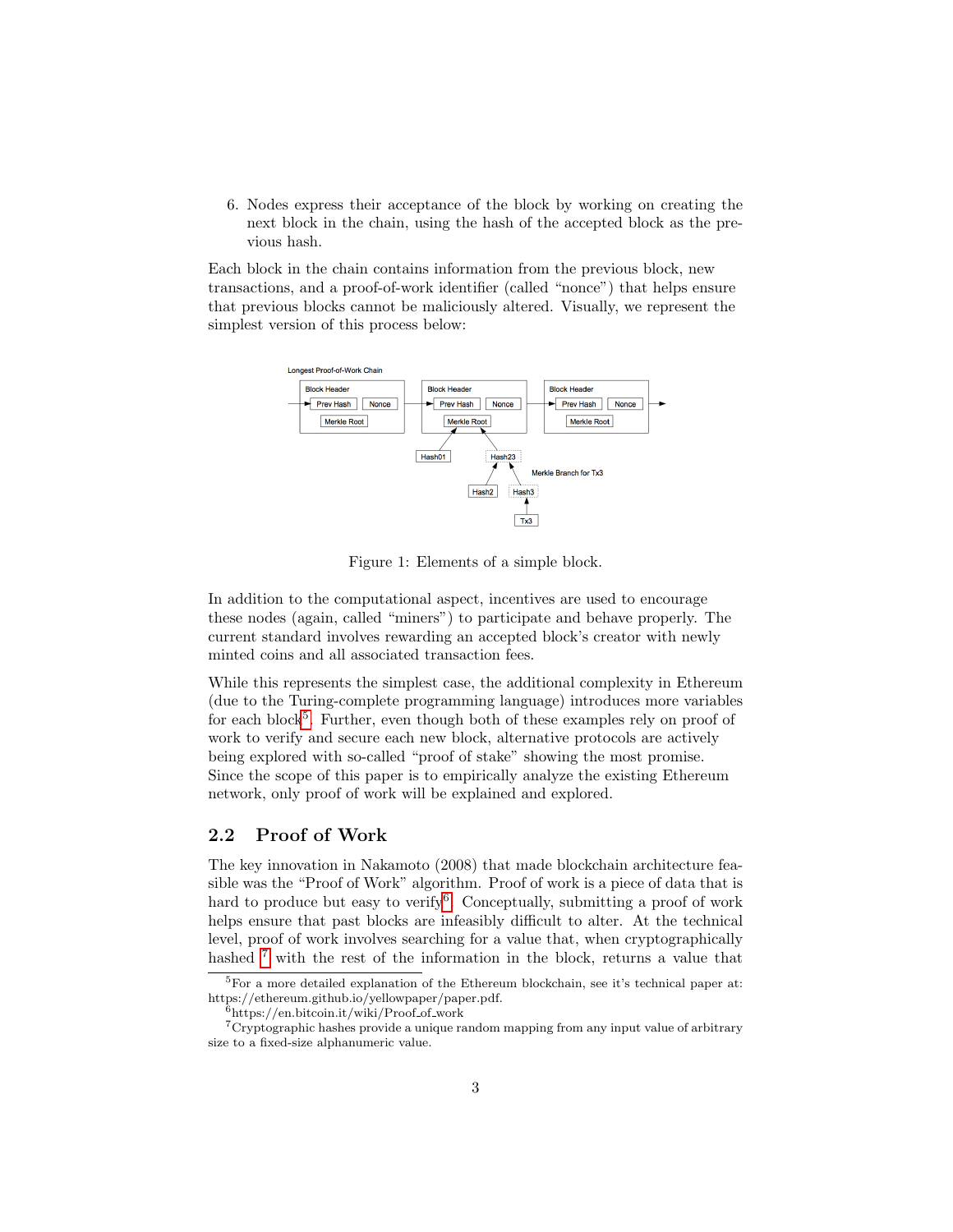begins with some number of zeros determined by the difficulty. This step helps make revisions of prior blocks computationally infeasible<sup>[8](#page-3-0)</sup>. A crude example of this step is shown below:

```
hash(reviousHash + transactionRoot + wrongNone) = ff686b0f5abbhash(reviousHash + transactionRoot + correctNone) = 0000cd546bc(1)
```
The latter is said to have "provided a valid proof of work". Thus, the goal for miners is to randomly check different values for the nonce until they find a value that, when concatenated with the rest of the relevant block information, yields a value with some leading number of zeros<sup>[9](#page-3-1)</sup>.

#### 2.3 Mining Equipment

Each full node of the blockchain network is referred to as a "miner" and each miner expends it's computational resources to try and produce the next valid block in order to receive a reward<sup>[10](#page-3-2)</sup>. To become a miner on the Ethereum network, one only needs access to the following equipment:

- Motherboard
- Graphics card (GPU)
- Hard drive
- Random access memory (RAM)
- Power supply
- Internet access

Once the "mining rig" is set up, some simple software installations allow the machine to start mining. Thus, by comparing the financial costs of mining to the expected rewards, we can derive an expression for the expected profit. Analytically we arrive at:

$$
E(\pi)_n = h_n \left(\frac{R}{h} - \frac{P_e B_T}{e_h}\right) - F \tag{2}
$$

<span id="page-3-0"></span><sup>8</sup>Consider, for example, a malicious attacker on the network. If they wanted to revise history, in the time it takes for all honest nodes to find a single new "nonce" value for the honest block, the attacker would have to compute a new "nonce" value for the malicious block they wanted to revise and every other block up the chain. Thus, as long as most of the nodes are honest, the network is secure.

<span id="page-3-1"></span> $9$ The exact number of leading zeros is determined by an automatically adjusting difficulty term. This difficulty is designed to produce blocks at a specific frequency. For Bitcoin, the difficulty produces blocks every 10 minutes, while for Ethereum the current block frequency is every 13 seconds.

<span id="page-3-2"></span> $10$ Unsurprisingly, the term miner refers back to real gold miners since digital miners "create" new cryptocurrency in the same way that gold miners "create" new gold.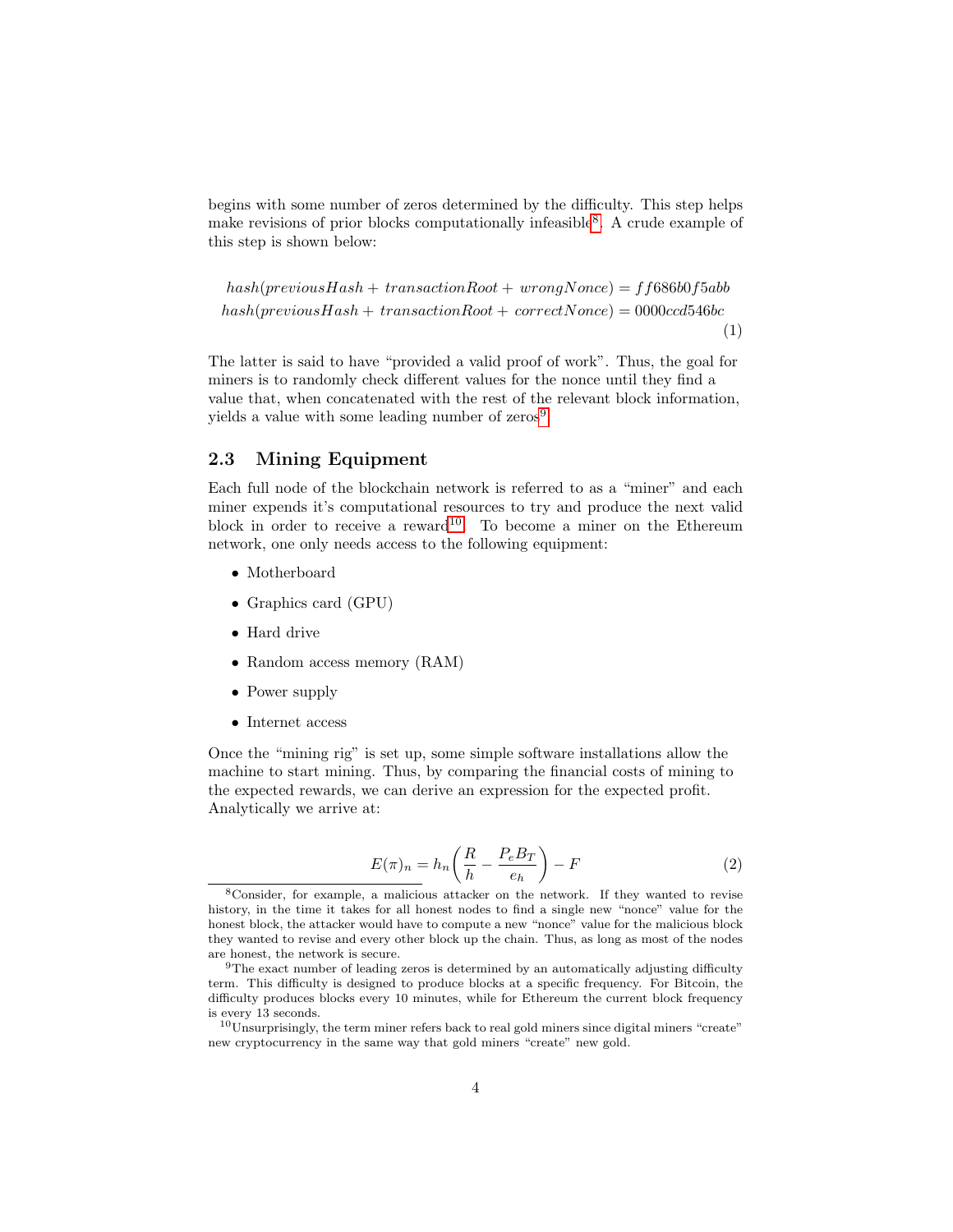Where,

$$
R = Expected reward, \frac{USD}{Block}
$$
\n
$$
h_n = Miner's\,finite \left(infrastructure\right), \frac{GH}{s}
$$
\n
$$
h = Total\,instructor \left(infrastructure\right), \frac{GH}{s}
$$
\n
$$
P_e = Price\ of\,instructor \left(\frac{USD}{kW \cdot hr}\right)
$$
\n
$$
B_T = Time\ per\,block, \frac{s}{Block}
$$
\n
$$
e_h = Efficiency\ of\,instructor \left(infrastructure\right) \frac{GH}{kW \cdot hr}
$$
\n
$$
F = Fixed\,cost
$$

To provide some perspective of the prices involved, a single new GPU will cost approximately \$300 and is only able provide about  $\frac{1}{3,333,333}$  of the network's current infrastructure<sup>[11](#page-4-0)</sup>. Thus, it is easy to see how even a relatively small scale mining rig could cost upwards of \$3,000. In the analysis section, we will do some back of the envelop calculations to determine if mining is currently profitable, and if so, how long it will take to recover your fixed equipment costs.

# 3 Queuing Theory

Queuing theory has a rich history in economic literature. In one example, Lui (1985) explores an equilibrium model for customers that can choose to pay a bribe in order to gain priority in a limited throughput queue. The basic conclusion is that as congestion increases, time sensitive customers will pay more to gain priority. Huberman, Leshno, and Moallemi (2017) apply these methods to the Bitcoin ecosystem and conclude that, in equilibrium, the system requires some minimum level of congestion in order to adequately fund the infrastructure providers.

While the state of Ethereum today is not in the equilibrium described by the aforementioned paper<sup>[12](#page-4-1)</sup>, it should still be the case that in times of increased congestion, time sensitive users are willing to pay more.

<span id="page-4-0"></span> $^{11}\mathrm{One}$  GPU can process about 30 MH/s while the entrie network currently processes more than 100,000,000 MH/s.

<span id="page-4-1"></span> $12$ The equilibrium model explored by Huberman, Leshno, and Moallemi (2017) analyzes system that is completely funded by transaction fees. This is to say that in their model, miners don't actually "mine" any new coins, but rather only collect transaction fees.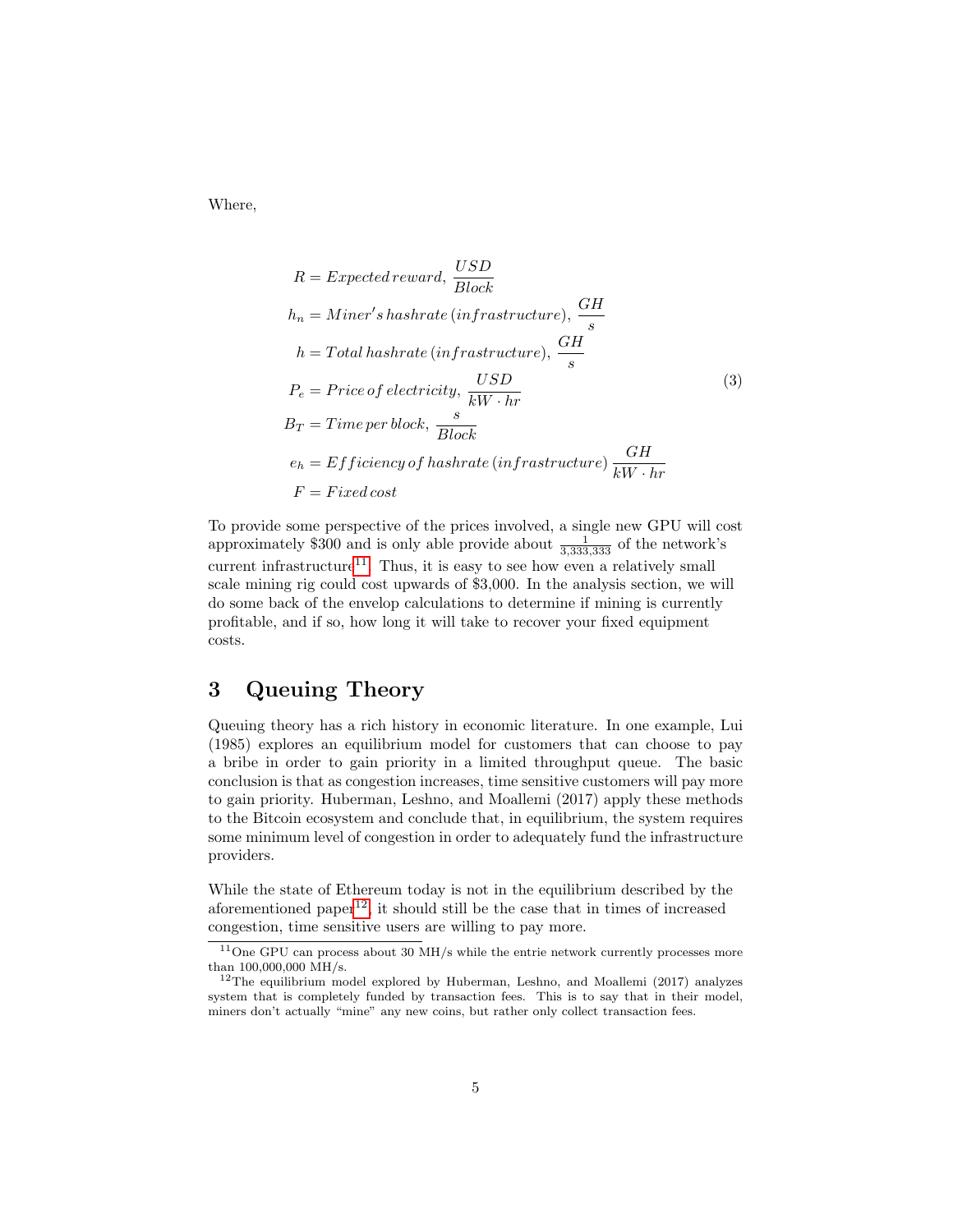### 4 Data

Since all Ethereum blockchain data is publicly accessible, I retrieved and merged historical charts in order obtain a complete view, by day, of transaction fees, number of transactions, and other relevant indicators. A summary of the descriptive statistics is as follows:

|                | units      | mean      | sd        | min      | max       |
|----------------|------------|-----------|-----------|----------|-----------|
| totalTxs       |            | 110,402.1 | 147,790.6 | $\theta$ | 791,746   |
| exchangeRate   | USD/ETH    | 78.8123   | 124.6133  | 0        | 475.24    |
| aveTxFee       | USD        | 0.0886927 | .1593213  | $\theta$ | 1.342702  |
| blockReward    | <b>ETH</b> | 4.87921   | .4767109  | 3        | 5         |
| infrastructure | GH/s       | 22,945.8  | 35,196.59 | 23.7569  | 115,650.6 |
| blockTime      | S          | 16.14139  | 3.299734  | 4.46     | 30.31     |
| N              | 861        |           |           |          |           |
|                |            |           |           |          |           |

Table 1: Descriptive statistics, by day, for the Ethereum network.

Here we see the wide variance across the independent variables. The exchange rate (denoted in USD per unit of Ethereum currency) was zero for the first few days of the network's history but recently has hit lifetime highs near \$500 for one unit of "Ether". Likewise, total transactions and thus the average transaction fees were zero for a couple of the early days. Block reward refers to the expected, guaranteed payment to the winning miner (i.e. the miner who successfully adds a new block to the chain). The reward was initially set to 5 ETH per block of newly created "currency", but recently<sup>[13](#page-5-0)</sup> they have reduced the reward to 3 ETH per new block<sup>[14](#page-5-1)</sup>.

The variable indicating infrastructure refers technically to the amount of computing power used in producing new blocks and is described in units of giga-hashes per second. Indeed, providing infrastructure to the network amounts to allocating computational "guessing" power towards finding and submitting a valid proof of work. There has been a dramatic increase in total infrastructure since the network went live in 2015, despite the recent decrease in expected reward. Finally, block time refers to the average time between blocks. This number can be targeted at the protocol layer by adjusting the difficulty required for a valid proof of work. Indeed, as the average time per block increases, the expected reward per unit time decreases for miners.

<span id="page-5-1"></span><span id="page-5-0"></span> $^{13}\rm{October}$  16, 2017 the Ethereum Foundation updated the protocol.

 $14$  For more explanation of why, see the Ethereum Improvement Proposal number 186: https://github.com/ethereum/EIPs/issues/186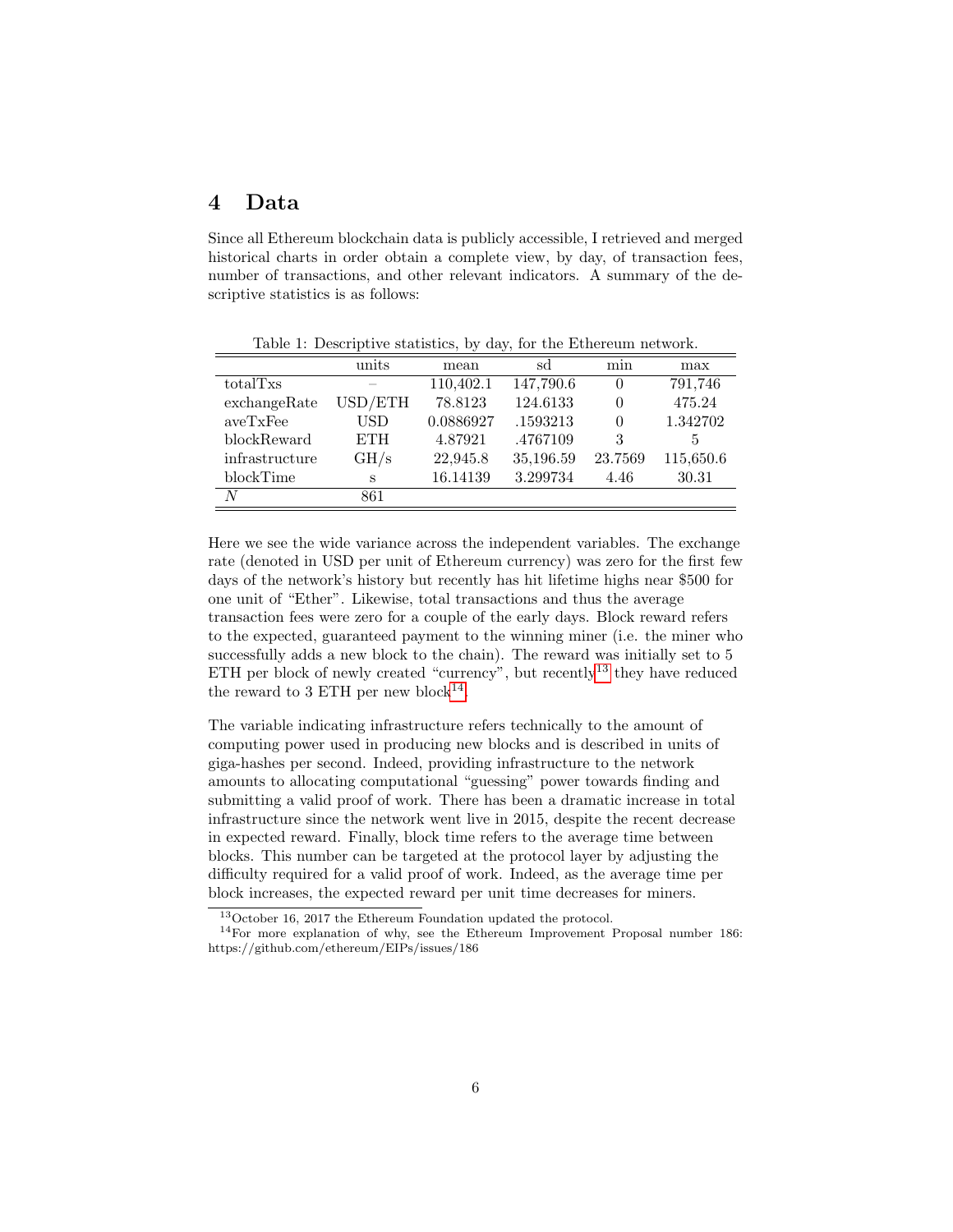### 5 Analysis

In analyzing this data, I first test to see if increased congestion will in fact increase the average transaction fee. To do so I use the simple linear regression:

$$
AveTxFee = \beta_0 + \beta_1Txs + \beta_2BlockTime + \beta_3 BlockSize + \epsilon
$$
 (4)

Note that the average transaction fee is described in USD and total transactions (Txs) is scaled to represent ten thousand transactions. Since congestion depends on the throughput of the network, I test the effects by restricting the dataset to days with some minimum number of transactions. The results are shown below:

Table 2: Effects of network congestion on the average transaction fee.

|              | All            | $10,000 +$ Txs | $100,000 +$ Txs | $300,000 +$ Txs |
|--------------|----------------|----------------|-----------------|-----------------|
| transactions | $0.00747***$   | $0.0114***$    | $0.0139**$      | $0.0158**$      |
|              | (0.00175)      | (0.00243)      | (0.00515)       | (0.00504)       |
| blockTime    | $0.0149***$    | $0.0260***$    | $0.0361**$      | $0.0410***$     |
|              | (0.00278)      | (0.00473)      | (0.0109)        | (0.0101)        |
| blockSize    | $-0.000000819$ | $-0.0000157*$  | $-0.0000347*$   | $-0.0000338*$   |
|              | (0.00000506)   | (0.00000769)   | (0.0000162)     | (0.0000160)     |
| N            | 854            | 716            | 224             | 116             |

Standard errors in parentheses

\*  $p < 0.05$ , \*\*  $p < 0.01$ , \*\*\*  $p < 0.001$ 

This table shows that as congestion increases, users respond by paying higher transaction fees. More specifically, on days with more than 300,000 transactions, every additional 10,000 transactions increases the average transaction fee by almost two pennies. Further, we see that as block time increases, the average fee also increases. This makes sense as the cost of not getting included in a block will increase (for a time sensitive user) as block time increases.

Next, I analyze how infrastructure providrs (i.e. miners) respond to changing incentives. To do this I regress the total infrastructure on the ratio of reward to time. This ratio provides the expected reward per unit of time paid to winning miners. Thus, we would expect the coefficient on this number to be positive if miners are profit maximizing. The equation takes the form:

$$
hashRate = \beta_0 + \beta_1 \frac{R}{T} + \beta_2 R + \beta_3 T + \beta_4 BlockSize + \beta_5 exchangeRate + \epsilon
$$
 (5)

Where R is the reward per block and T is the time between blocks. Regressing yields the following results: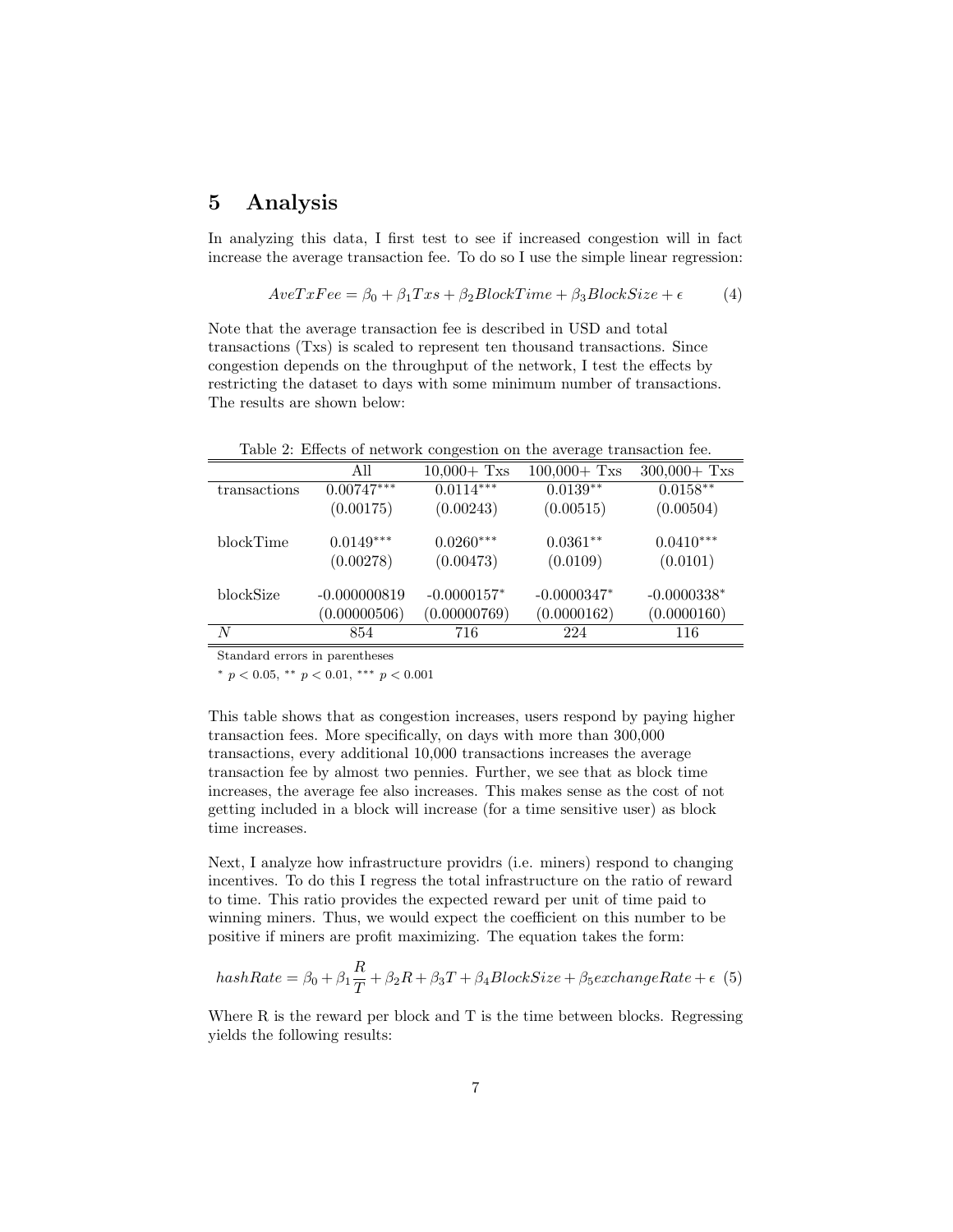|                  | All          | $10,000 + \text{GH/s}$ | $50,000 + \text{GH/s}$ |
|------------------|--------------|------------------------|------------------------|
| blockReward/Time | $-7682.8$    | $-941862.9***$         | $-660257.9***$         |
|                  | (13208.2)    | (45026.8)              | (89164.0)              |
| blockReward      | $-9998.7***$ | $22674.2***$           | 9981.5**               |
|                  | (1883.3)     | (2081.8)               | (3667.6)               |
| blockTime        | 192.1        | $-6490.5***$           | $-4023.7***$           |
|                  | (369.2)      | (398.2)                | (748.1)                |
| blockSize        | $3.730***$   | $0.893**$              | $0.843**$              |
|                  | (0.383)      | (0.309)                | (0.305)                |
| exchangeRate     | $86.63***$   | 5.202                  | $-13.76$               |
|                  | (13.48)      | (6.134)                | (12.10)                |
| N                | 861          | 286                    | 169                    |

Standard errors in parentheses

<sup>∗</sup> p < 0.05, ∗∗ p < 0.01, ∗∗∗ p < 0.001

Interestingly, I find that miners do not appear to respond rationally to changes in the incentive strucutre - or at least there is some unexplained relationship between the proliferation of new infrastructure and the expected reward per unit time. Next steps here would be to investigate the relationship in a time-lagged regression that accounts for the delay between ordering the necessary equipment and actually receiving it.

In considering the profitability of mining, we must return to the equation described in section 2.3 and provide some estimates:

$$
E(\pi)_n = h_n \left(\frac{R}{h} - \frac{P_e B_T}{e_h}\right) - F \tag{6}
$$

While exact global estimates are impossible due to fluctuation in energy prices and infrastructure efficiency, we can check for a range of reasonable values. In this spirit, I will use the following estimates based on the current environment: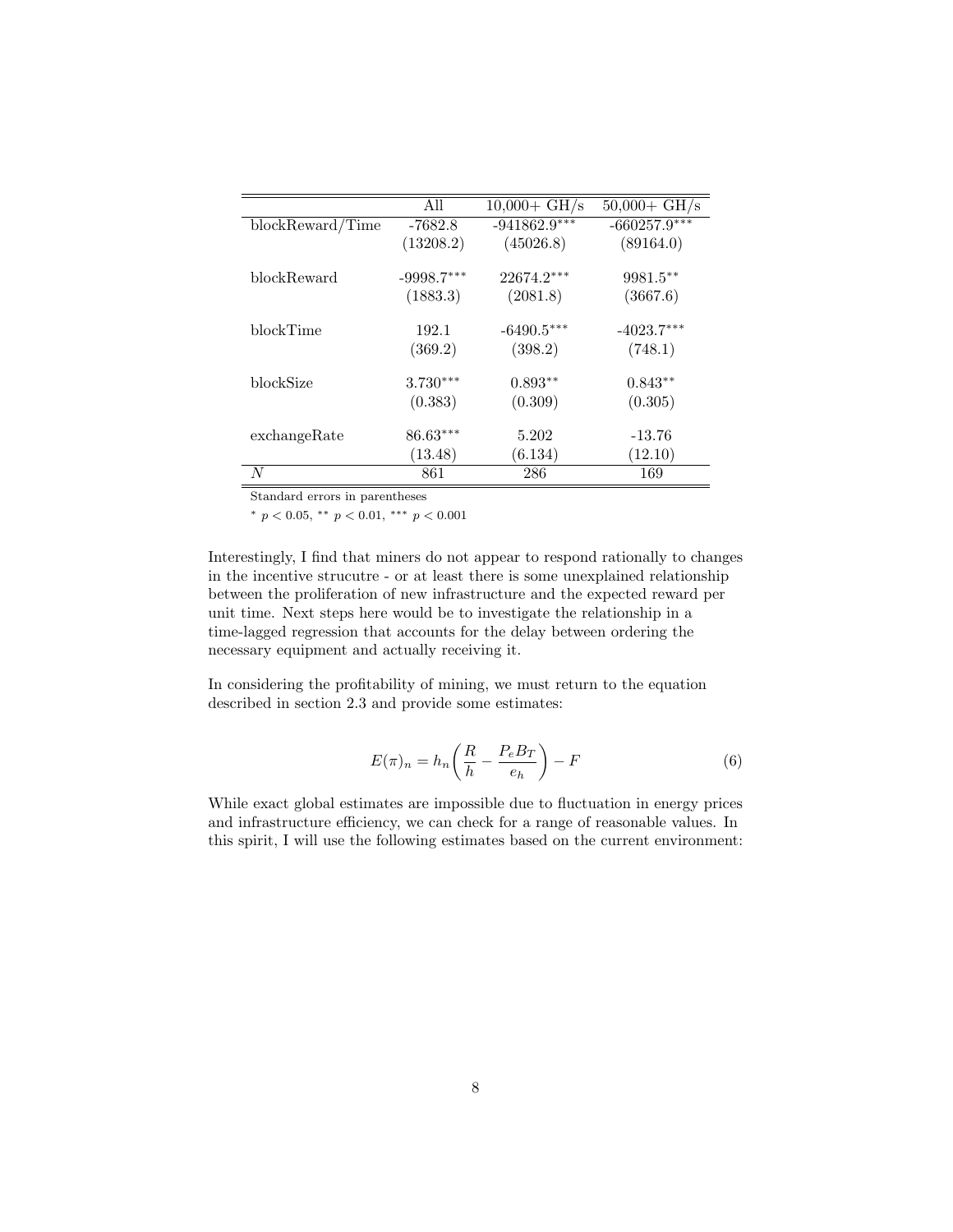$$
R = \frac{3ETH}{Block} \frac{$450}{ETH} = \frac{$1350}{Block}
$$
  
\n
$$
P_e = \frac{$0.10}{kW \cdot hr}
$$
  
\n
$$
B_T = \frac{13s}{Block}
$$
  
\n
$$
e_h = \frac{583 \, GH}{kW \cdot hr}
$$
  
\n
$$
h = h_n = \frac{110,000 \, GH}{1000 \, CH}
$$

Here, the reward  $R$ , is found by multiplying the current reward per block  $(3)$ ETH per block) by the exchange rate (\$450/ETH). The average time per block,  $B_T$ , is simply the rounded average of recent block times, and the price of electricity,  $P_e$ , is taken as the average price of electricity in the United States. The efficiency calculation is made by observing that the state of the art mining graphics card (GPU), the AMD Radeon RX 580, will produce about 30  $\frac{MH}{s}$  while using approximately 185 watts. While this omits the energy used by other components of the mining rig, for the purpose of estimation, I assume that the GPUs consume the vast majority of the power. Since there are constant returns to scale by individual hashing power, we can reduce the above equation to the following form and estimate the expected marginal returns to the entire network,  $E(\pi)_M$ , ignoring the fixed cost.

s

$$
E(\pi)_M = \left(R - h \frac{P_e B_T}{e_h}\right) \tag{8}
$$

I find that at current prices, mining yields an expected marginal profit to the network of  $\frac{\$1,104}{Block}$ . Note that this is only the operating profit, and recouping your fixed hardware costs could take considerable time at this rate<sup>[15](#page-8-0)</sup>. Further, I find that given the prices and conditions listed above, as long as the exchange rate is greater than \$80/ETH, mining will be operationally profitable.

### 6 Conclusion

In this paper I conducted an exploratory analysis of the Ethereum network to determine if users and infrastructure providers are acting rationally. I find

<span id="page-8-0"></span><sup>15</sup>Back of the envelope calculation suggests that the network is using at least \$1 billion worth of hardware. At these prices, and realizing that there are approximately 6,500 new blocks added per day, it would take approximately 4 months to breakeven on your investment.